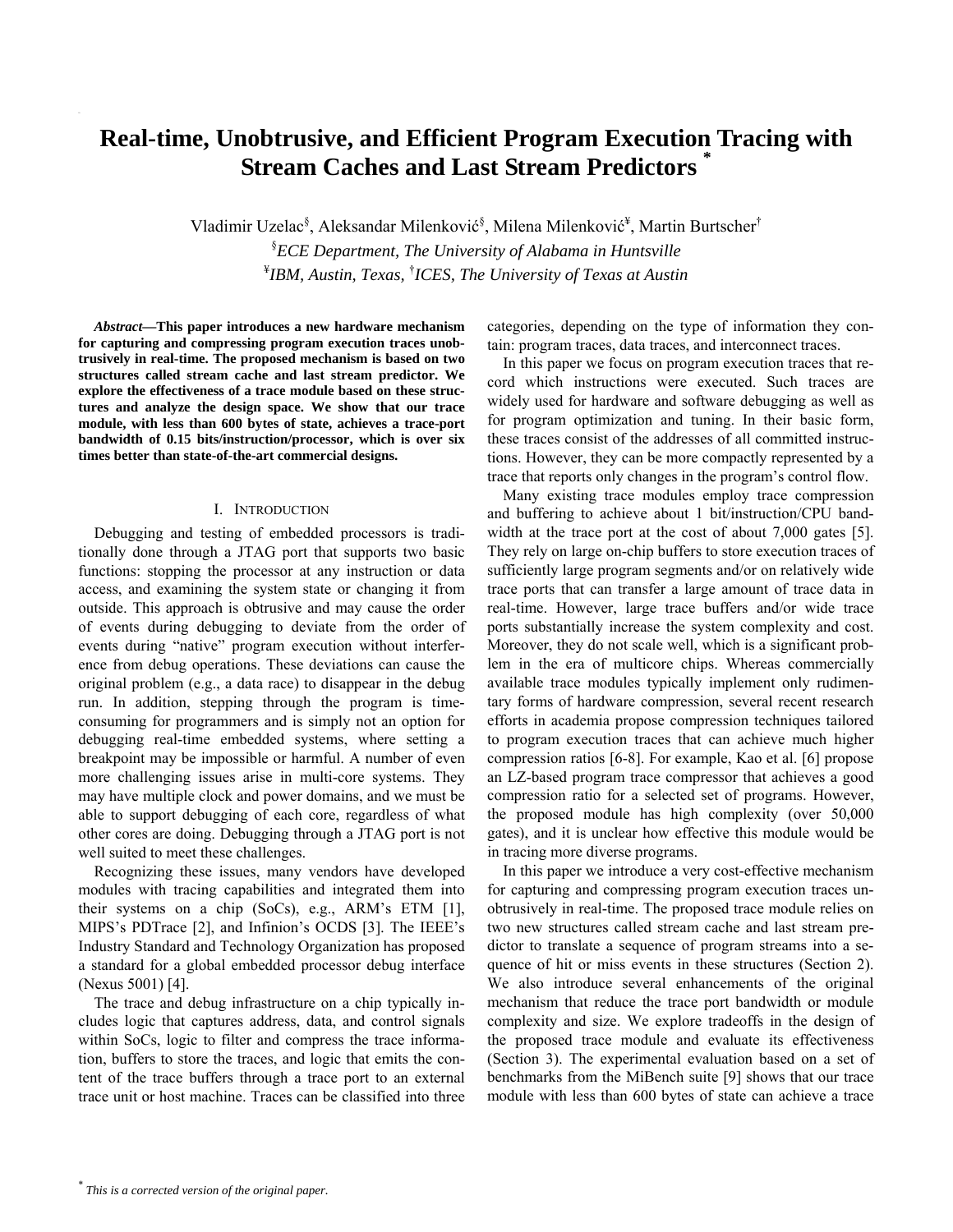port bandwidth of only 0.15 bits/instruction/CPU, which is over six times lower than state-of-the-art commercial solutions.

### II. PROGRAM TRACING AND DEBUGGING WITH STREAM CACHES AND LAST STREAM PREDICTORS

A program execution can be replayed offline by recording changes in the program flow caused by control-flow instructions and exceptions (including interrupts). When a change in the program flow occurs, we need to capture the starting address of a new instruction stream, which is either the target address of the currently executing branch instruction or the starting address of an exception handler. Consequently, the program execution can be recreated by recording information about program streams, also known as dynamic basic blocks. Each instruction stream can be uniquely represented by its starting address (SA) and its length (SL). The pair (SA, SL) is called stream descriptor and it replaces the complete trace of instruction addresses in the corresponding stream.

A sequence of full stream descriptors (SA, SL) is suboptimal for recording program executions, because it includes redundant information that can be inferred directly from the program binary during program replay. For example, if an instruction stream starts at the target of a direct conditional branch, a partial stream descriptor (-, SL) will suffice because its starting address can be inferred from the binary. Next, if an instruction stream ends with a direct unconditional branch, we may opt not to terminate the current instruction stream at that instruction. Rather, the stream continues with the next instruction, which is located at the target address of the branch. Our approach includes these modifications to minimize the size of the trace records.

Most programs have only a small number of unique program streams, with just a fraction of them responsible for the majority of the program execution. Table 1 shows some important characteristics of the MiBench [9] programs collected using SimpleScalar [10] running ARM binaries. The columns (a-d) show the number of executed instructions in millions (*IC*), the number of unique streams (*USC*), and the maximum (*maxSL*) and average stream length (*avgSL*), respectively. The total number of unique streams traversed during program execution is fairly limited – it ranges from 341 (*adpcm\_c*) to 6871 (*ghostscript*), and the average dynamic stream length is between 5.9 (*bf\_e*) and 54.7 (*adpcm\_c*) instructions. The fifth column (e) shows the number of unique program streams that constitute 90% of the dynamically executed streams. This number ranges between 1 (*adpcm\_c*) and 235 (*lame*) and is 78 on average. Note that all calculations use a weighted average, where the weights are based on the number of executed instructions, since the size of the raw instruction trace is directly proportional to the number of executed instructions. The maximum stream length in our benchmarks never exceeds 256, thus we may choose to use 8 bits to represent SL

(MaxSL=255).

|  |                    | Table 1. MiBench Program Characteristics. |  |  |
|--|--------------------|-------------------------------------------|--|--|
|  | IC USC max avg CDF |                                           |  |  |

|              | ΙC     | USC  | max | avg  | CDF            |
|--------------|--------|------|-----|------|----------------|
|              | (mil.) |      | SL  | SL   | 90%            |
| adpcm c      | 733    | 341  | 71  | 54.7 | $\mathbf{1}$   |
| bf e         | 544    | 403  | 70  | 5.9  | 22             |
| cipeg        | 105    | 1590 | 239 | 12.3 | 47             |
| djpeg        | 23     | 1261 | 206 | 25.1 | 31             |
| fft          | 631    | 846  | 94  | 10.5 | 209            |
| ghostscript  | 708    | 6871 | 251 | 10.0 | 67             |
| gsm d        | 1299   | 711  | 165 | 19.5 | 33             |
| lame         | 1285   | 3229 | 237 | 32.4 | 235            |
| mad          | 287    | 1528 | 206 | 20.7 | 42             |
| rijndael e   | 320    | 513  | 77  | 21.0 | 45             |
| rsynth       | 825    | 1238 | 180 | 17.6 | 49             |
| stringsearch | 4      | 436  | 65  | 6.0  | 48             |
| sha          | 141    | 519  | 65  | 15.4 | 10             |
| tiff2bw      | 143    | 1038 | 43  | 12.8 | $\overline{2}$ |
| tiff2rgba    | 152    | 1131 | 75  | 27.7 | $\overline{2}$ |
| tiffmedian   | 541    | 1335 | 92  | 22.3 | 5              |
| tiffdither   | 833    | 1777 | 67  | 14.3 | 63             |
| Average      | 816    | 1791 | 145 | 21.6 | 77.8           |
|              | (a)    | (b)  | (c) | (d)  | (e)            |

Fig. 1 shows a system view of the proposed tracing mechanism. The target platform executes a program on a target processor core. The trace module is coupled with the CPU core through a simple interface that consists of the program counter, branch type information (direct/indirect, conditional/unconditional), and possibly an exception control signal. The trace module consists of relatively simple hardware structures and logic dedicated to capturing, compressing, and buffering program traces. The recorded trace is read out of the chip through a trace port. The trace records can be collected on an external trace unit for later analysis or forwarded to a host machine running a software debugger.



The software debugger reads, decodes, and decompresses the trace records. To decompress the trace records, the debugger maintains exact software copies of the state in the trace module structures. They are updated during program replay by emulating the operation of the hardware trace module. Decompression produces a sequence of stream descrip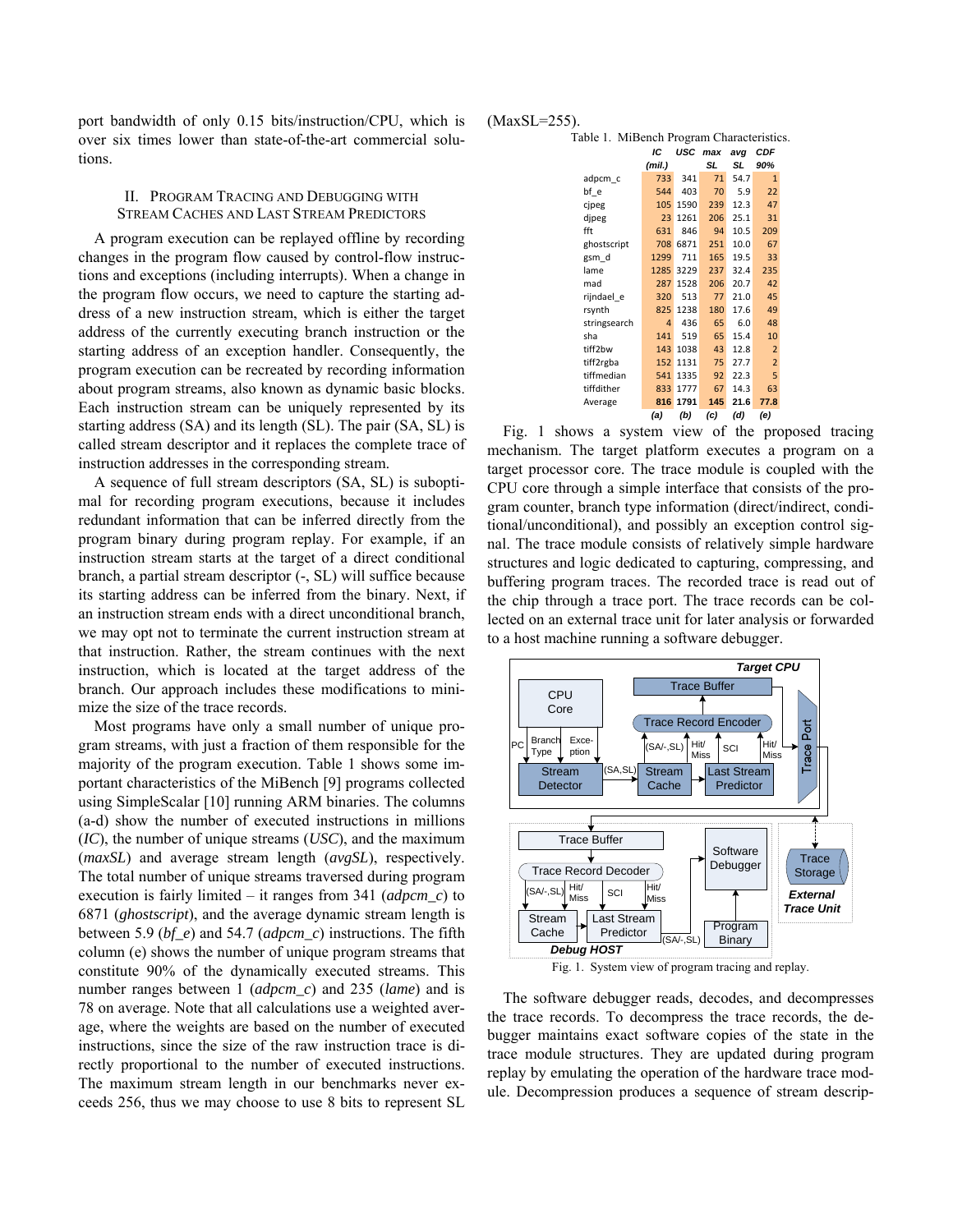tors that, in conjunction with the program binary, provide enough information for a complete program replay off-line.

The proposed mechanism performs the capture and compression of program execution traces in three stages. In the first stage, a stream detector detects instruction streams and forwards their descriptors to the second stage. In the second stage, a stream cache (SC) translates the stream descriptors into stream cache indices (SCI). In the third and final stage, a last stream predictor (LSP) compresses the SCI trace into trace records that are stored into a trace buffer (Fig. 1).

*Stream Detector.* Whenever a control-flow instruction of a certain type (direct conditional, indirect, or return) or an exception causes the program flow to depart from sequential execution, the stream detector captures the current stream descriptor (SA, SL) and prepares for the beginning of a new instruction stream by recording its starting address in the SA register and zeroing out the SL register (Fig. 2). The captured stream descriptors (SA, SL) are placed into a stream buffer that serves to smoothen out possible bursts of short streams.



*Stream Cache.* To exploit the observed program characteristics, the second stage consists of a cache-like structure called stream cache with  $N_{\text{WAY}}$  ways and  $N_{\text{SET}}$  sets (Fig. 2). An entry in the stream cache keeps a complete stream descriptor (SA, SL). The SC translates a stream descriptor into a relatively short stream-cache index as follows. A stream descriptor is read from the stream buffer and a stream cache lookup is performed. A set in the stream cache is calculated as a simple function of the stream descriptor, e.g., bit-wise XOR of selected bits from SA and SL. If the incoming stream descriptor matches an entry in the selected set, we have an SC hit; the corresponding stream cache index SCI, determined by concatenating the set and way indices (SCI={*iSet*, *iWay*}), is forwarded to the next stage. In case of an SC miss, a reserved index zero is emitted (SCI=0). If necessary, an entry in the selected set is evicted based on the replacement policy (e.g., least recently used) and updated with the incoming stream descriptor.

The compression ratio achieved by our stream detection and stream cache compression, CR(SC), is defined as the ratio of the raw instruction address trace size, calculated as

the number of instructions multiplied by the address size (*IC\*4* bytes), and the total size of the SCI output (Eq. 1). It can be expressed analytically as a function of the *avgSL*, the stream cache hit rate (*hrSC*), the stream cache size  $(N_{SET} * N_{WAY})$ , and the probability that a stream starts with a target of an indirect branch  $(p_{IND})$ . For each instruction stream (the number of dynamic streams is equal to *IC/avgSL*),  $log_2(N_{SET} * N_{WAY})$  bits are emitted to the SCI output. On each stream cache miss, a 5-byte (SA, SL) or 1-byte (-, SL) stream descriptor is output. Eq. 1 is useful in exploring the design space with the goal to maximize the compression ratio. The parameters *avgSL* and  $p_{IND}$  are benchmark dependent and cannot be changed except maybe through program optimization. Smaller stream caches require shorter indices but likely have a lower hit rate, which negatively affects the compression ratio. Thus, a detailed exploration of the stream cache design space is necessary to determine a good hash access function and stream cache size and organization.

Eq. 1 
$$
CR(SC) = \frac{4 \cdot avgSL}{0.125 \cdot log_2(N_{\text{SET}} \cdot N_{\text{WATS}}) + (1 - hrSC) \cdot [p_{\text{IND}} \cdot 5 + (1 - p_{\text{IND}}) \cdot 1]}
$$

*Last Stream Predictor.* The third stage is designed to exploit redundancy in the SCI output. Perfect trace compression without stream pattern recognition would replace each stream with just a single bit. We can approach this goal by using a simple last value predictor as shown in Fig. 2. A linear predictor table with  $N_P$  entries is indexed by a hash function that is based on the history of previous stream cache indices. If the selected predictor entry contains a match for the incoming stream index, we have an LSP hit. Otherwise, we have an LSP miss, and the selected predictor entry is updated by the incoming stream cache index.

In case of an LSP hit, a single-bit trace record with header bit (hb) ′1′ is placed into the trace buffer. Upon seeing this bit, the debugger's decompressor retrieves the current stream descriptor from its software structures that mirror those in the trace module. In case of an LSP miss, a trace record with a single-bit header ′0′, followed by the value of the stream cache index is placed in the trace buffer. Finally, in case of an SC miss, a trace record with a header bit ′0′ followed by SCI=0 and the stream descriptor (SA/-, SL) is placed in the trace buffer.

The compression ratio achievable by the LSP stage alone, CR(LSP), can be calculated as shown in Eq. 2. It depends on the size of one SCI record and the LSP hit rate, *hrLSP*. The maximum compression ratio that can be achieved by this stage is  $log_2(N_{\text{SET}}*N_{\text{WAY}})$ . The design space exploration for the last stream predictor includes determining the hash access function and the number of entries in the predictor *NP*.

Eq. 2 
$$
CR(LSP) = \frac{1}{(1 - hrLSP) + 1/\log_2(N_{SET} \cdot N_{WATS})}
$$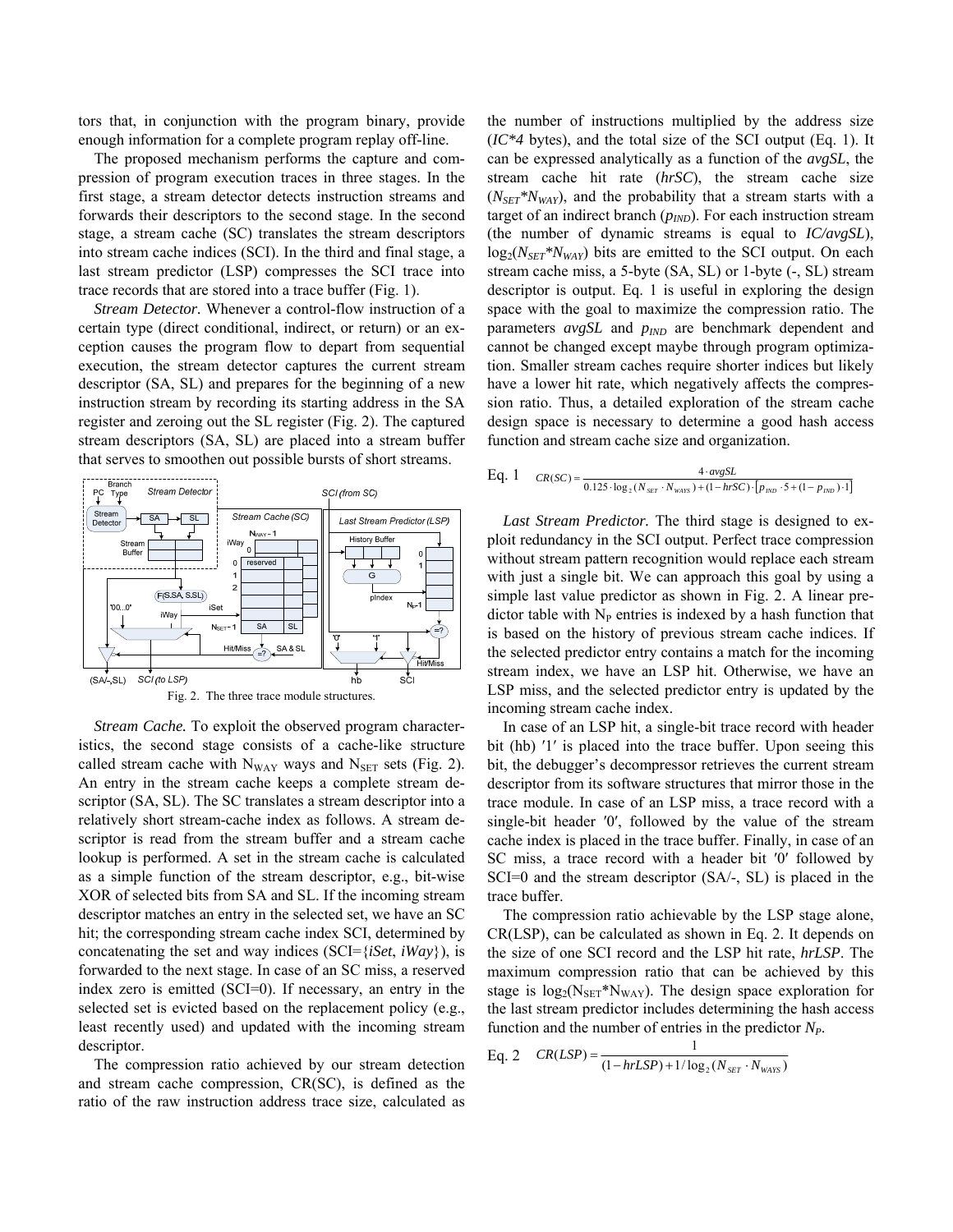#### III. EXPERIMENTAL EVALUATION

The goal of our experimental evaluation is threefold. First, we explore the design space to find good parameters for the proposed structures and access functions. As a measure of performance we use the average number of bits emitted per instruction on the trace port, which is equivalent to 32/(compression ratio). Second, we introduce several enhancements and explore their effectiveness in further improving the compression ratio at minimal added complexity or in reducing the trace module size. Finally, we compare the effectiveness of the proposed mechanism to several recent proposals from the literature.

#### *A. Design Space Exploration*

*Stream Cache Access Function.* We have evaluated a number of stream cache access functions. Access functions combining the SA and SL portions of the stream descriptor outperform those based solely on the SA because multiple streams can have the same starting address. Our experiments indicate that the hash function shown in Eq. 3 performs the best for different sizes and configurations of the trace module. The SA is shifted by *Shift* bits and then the result is XOR-ed with the SL. The lower bits of this result are used as the set index, *iSet*. With our benchmarks and inputs, the optimal value for *Shift* was found to be 4.

Eq. 3 *iSet* =  $(SA \ll Shift) \; xor \; SL$ 

*Stream Cache Size and Organization.* Fig. 3 shows the average trace port bandwidth when varying the total number of entries in the stream cache as well as the number of ways  $(N_{\text{WAYS}}=1, 2, 4, 8)$ . The results reflect the weighted average for the whole benchmark suite. The trace port bandwidth is calculated assuming an LSP with the same number of entries as the SC and a simple hash access function that uses the previous stream cache index to access the LSP.

The results show that increasing the stream cache associativity helps reduce the bandwidth on the trace port and thus improves the compression ratio, but only up to a point. Increasing the associativity beyond 4 ways yields little or no benefit. The results further indicate that even relatively small stream caches with as few as 32 entries perform well, achieving less than 0.5 bits/instruction (bits/ins) on the trace port. Increasing the SC and consequently the LSP size beyond 256 entries is not beneficial as it only yields diminishing returns in compression ratio. Based on these results, we believe a 4 way associative stream cache with 128 entries and a 128 entry LSP to be a good choice for our trace module. This configuration represents a sweet spot in the trade-off between trace port bandwidth and design complexity; on our benchmarks, it yields under 0.2 bits/ins at a modest cost.

*Last Stream Predictor.* We have evaluated several LSP organizations. The number of entries in the LSP may exceed the number of entries in the stream cache. In this case, the LSP access function should be based on the program path taken to a particular stream. The path information may be maintained in a history buffer as a function of previous stream cache indices. However, our results indicate that such configurations provide fairly limited improvements in trace port bandwidth. The reason is that our workload has a relatively small number of indirect branches, and those branches mostly have a very limited number of targets taken during program execution. Consequently, we chose the simpler solution of always having the same number of entries in the LSP and the SC, which only requires an access function that is solely based on the previous stream cache index. We call this scheme BASE.



Fig. 3. Trace port bandwidth as a function of SC size and organization.

Table 2 shows the trace port bandwidth for individual benchmarks and for different sizes of the SC and LSP. The trace port bandwidth for a trace module configuration <32x4, 128> (i.e., 4-way associative 128-entry SC and 128-entry LSP) varies between 0.019 bits/ins for *adpcm\_c* and 0.616 bits/ins for *fft* and is 0.174 bits/ins on average. The *fft* benchmark significantly benefits from an increase in SC size and requires 0.354 bits/ins for the <64x4, 256> configuration. Many of the remaining benchmarks perform well even with very small trace module configurations, e.g., *adpcm\_c*, *tiffmedian*, and *tiff2rgba*.

#### *B. Enhancements for Reducing Trace Port Bandwidth*

The output trace records have a lot of redundant information that can be eliminated with low-cost enhancements. The three components of the output trace are (i) the LSP hit trace (*hLSPt*), (ii) the LSP miss with SC-hit trace (*hSCt*), and (iii) the LSP miss and SC miss trace (*mSCt*). With small configurations, the *mSCt* component dominates the output trace; e.g., it is responsible for 41.3% of the total output trace for the <16x4, 64> configuration. For larger configurations, the *hLSPt* component dominates the output trace with long runs of consecutive ones; e.g., the *hSLPt* represents 48.5% of the total output trace for the <64x4, 256> configuration.

By analyzing the *mSCt* we observe that the upper address bits of the starting address (SA) field rarely change. To take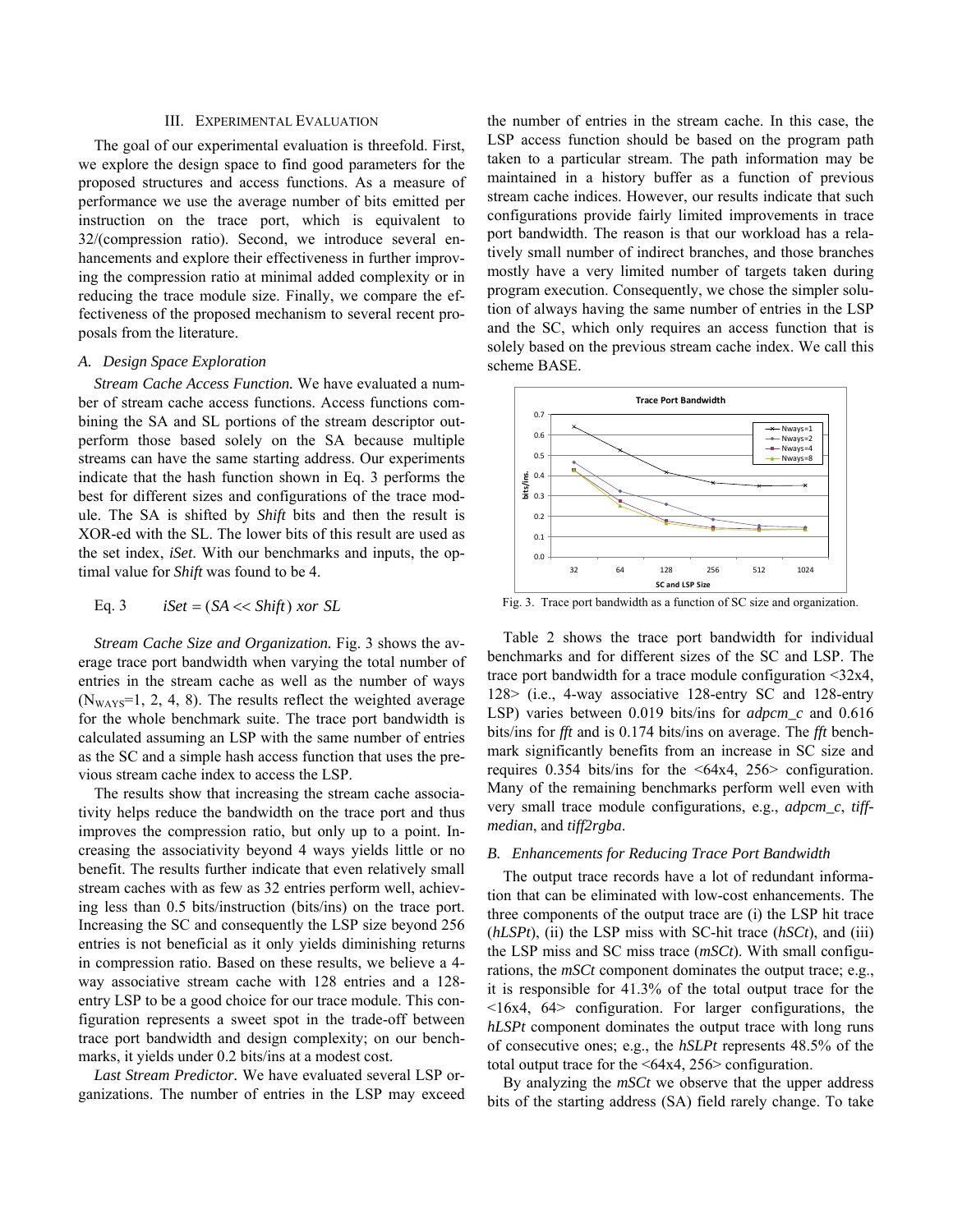advantage of this property we slightly modify our BASE compressor as follows. An additional *u*-bit register called LVSA is added to record the *u* upper bits of the SA field from the last miss trace record. The upper *u*-bit field of the SA of each incoming miss trace record is compared to the LVSA. If there is a match, the new miss trace record will include only the lower (32-*u*) address bits. Otherwise, the whole 32-bit address is emitted and the LVSA register is updated accordingly. To distinguish between these two cases, an additional bit is needed in the trace record to indicate whether all or only the lower address bits are emitted. Note that SA[1:0] is always '00' for the ARM ISA and is omitted from the *mSCt*. For the ARM Thumb ISA only SA[0] can be omitted.

| Table 2. Trace port bandwidth requirements for the BASE scheme. |  |  |  |  |  |  |  |  |
|-----------------------------------------------------------------|--|--|--|--|--|--|--|--|
|-----------------------------------------------------------------|--|--|--|--|--|--|--|--|

| Program/Size | 32    | 64    | 128   | 256   | 512   | 1024  |
|--------------|-------|-------|-------|-------|-------|-------|
| adpcm c      | 0.019 | 0.019 | 0.019 | 0.019 | 0.019 | 0.019 |
| bf e         | 0.405 | 0.359 | 0.357 | 0.384 | 0.410 | 0.437 |
| cjpeg        | 0.204 | 0.138 | 0.131 | 0.134 | 0.140 | 0.146 |
| djpeg        | 0.125 | 0.093 | 0.075 | 0.070 | 0.072 | 0.075 |
| fft          | 1.492 | 1.007 | 0.616 | 0.354 | 0.256 | 0.219 |
| ghostscript  | 1.585 | 0.823 | 0.232 | 0.227 | 0.229 | 0.234 |
| gsm d        | 0.103 | 0.094 | 0.086 | 0.077 | 0.076 | 0.075 |
| lame         | 0.129 | 0.108 | 0.102 | 0.101 | 0.100 | 0.093 |
| mad          | 0.295 | 0.136 | 0.129 | 0.124 | 0.124 | 0.128 |
| rijndael e   | 0.743 | 0.284 | 0.192 | 0.099 | 0.105 | 0.111 |
| rsynth       | 0.382 | 0.245 | 0.175 | 0.116 | 0.115 | 0.122 |
| sha          | 0.178 | 0.097 | 0.101 | 0.106 | 0.111 | 0.116 |
| stringsearch | 1.369 | 0.938 | 0.472 | 0.387 | 0.401 | 0.382 |
| tiff2bw      | 0.151 | 0.135 | 0.104 | 0.087 | 0.083 | 0.084 |
| tiff2rgba    | 0.114 | 0.077 | 0.045 | 0.040 | 0.040 | 0.040 |
| tiffdither   | 0.332 | 0.249 | 0.190 | 0.164 | 0.157 | 0.160 |
| tiffmedian   | 0.085 | 0.077 | 0.066 | 0.058 | 0.055 | 0.056 |
| WAverage     | 0.426 | 0.272 | 0.174 | 0.142 | 0.136 | 0.135 |

The experimental analysis shows that this enhancement reduces the *mSCt* component by 18% for the <32x4, 128> configuration when  $u=14$ . It should be noted that the reduction in the total output trace size is much more significant for smaller configurations and insignificant for larger configurations (where the miss trace component is relatively small).

The redundancy in the *hLSPt* component can be reduced using a counter that counts the number of consecutive bits with value '1'. This counter is called *one length counter* (OLC). Long runs of ones are replaced by the counter value preceded by a new header. The number of bits used to encode this trace component is determined by the counter size. Longer counters can capture longer runs of ones, but too long a counter results in wasted bits. Our analysis of the *hLSPt* component shows a fairly large variation in the average number of consecutive ones, ranging from 5 in *ghostscript* and *fft* to hundreds in *adpcm\_c* and *tiff2bw*. In addition, these sequences of consecutive ones may vary across different program phases, implying that an adaptive OLC length method would be optimal.

The adaptive one-length counter (AOLC) dynamically ad-

justs the OLC size to the program flow characteristics. A 4 bit saturating counter monitors the *hLSPt* component and is updated as follows. It is incremented by 3 when the number of consecutive ones in the *hLSPt* trace exceeds the current size of the OLC. The monitoring counter is decremented by 1 whenever the number of consecutive ones is smaller than half of the maximum OLC counter value. When the monitoring counter reaches the maximum (15) or minimum (0) values, a change in the OLC size occurs.

Using an AOLC necessitates a slight modification of the trace output format. We use a header bit '1' that is followed by  $log_2(AOLC$  Size) bits. The counter size is automatically adjusted as described above. Of course, the software decompressor needs to implement the same adaptive algorithm. We call the scheme with the LVSA and AOLC optimizations eBASE.

# *C. Enhancements for Reducing Size*

The LVSA enhancement could be slightly modified to reduce the overall size of the trace module implementation. For example, the uppermost 12 bits do not change with a probability of 0.99 in our benchmarks. Consequently, we may opt not to keep the upper address bits SA[31:20] in the stream cache, thus reducing its size. The upper address bits are handled entirely by the LVSA register. This requires one additional modification. In the LVSA enhancement, we only considered trace records in the miss trace (*mSCt*), whereas here we need to continuously update the LVSA register, regardless of whether we have a hit or a miss in the SC and LSP structures. Moreover, a miss in the LVSA register results in sending a stream descriptor to the output trace; the SC and LSP are updated accordingly. To determine the optimal number of upper bits that should be handled by the LVSA predictor, we need to consider the stream cache performance. Reducing the number of address bits that are stored in the stream cache reduces its size but may result in an increased stream cache miss rate and thus increase the trace port bandwidth. A modified eBASE with the uppermost 12 address bits handled by the LVSA appears optimal on our benchmarks. We call this final scheme rBASE.

# *D. Putting it all Together*

Fig. 4 shows the trace port bandwidth for a range of trace module configurations and the three presented schemes. The eBASE scheme reduces the trace port bandwidth for small trace module configurations, predominantly due to a reduction in the miss trace size. For example, the average trace port bandwidth for eBASE with the  $\langle 8x4, 32 \rangle$  configuration is 0.35 bits/ins, compared to 0.43 bits/ins for BASE. Similarly, for large trace module configurations the hit trace is significantly reduced. For example, eBASE with the <128x4, 512> configuration requires 0.11 bits/ins instead of 0.14 bits/ins for BASE. Some benchmarks benefit significantly from the